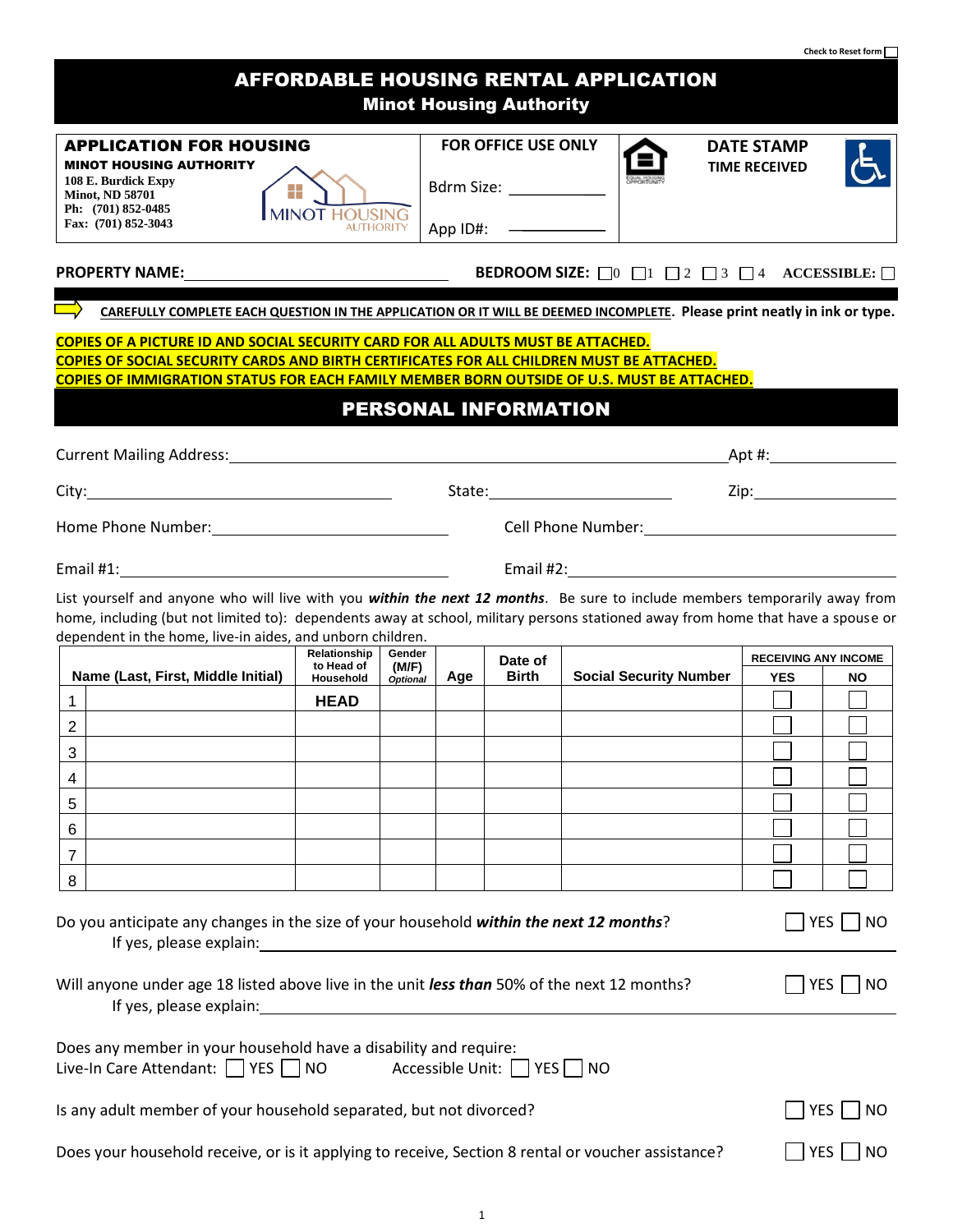|                                                                                                                                                                                                                                                                      | <b>PERSONAL INFORMATION</b>           |                                 |
|----------------------------------------------------------------------------------------------------------------------------------------------------------------------------------------------------------------------------------------------------------------------|---------------------------------------|---------------------------------|
| Number of vehicles (including company cars): $\Box$ 0                                                                                                                                                                                                                | $\vert$  1<br> 2                      |                                 |
| Vehicle #1                                                                                                                                                                                                                                                           | Year: $\sqrt{ }$                      | Color:                          |
| License Plate No.: No. 2008 10:00 10:00 10:00 10:00 10:00 10:00 10:00 10:00 10:00 10:00 10:00 10:00 10:00 10:0                                                                                                                                                       | State:__________                      | Owner: <u>www.community.com</u> |
| Vehicle #2                                                                                                                                                                                                                                                           | Year:_____________                    |                                 |
| License Plate No.: 1999 - 2008 - 2014 12:00 12:00 12:00 12:00 12:00 12:00 12:00 12:00 12:00 12:00 12:00 12:00                                                                                                                                                        | State:___________                     | Owner: _________________        |
| Vehicle #3                                                                                                                                                                                                                                                           | Year:____________                     |                                 |
|                                                                                                                                                                                                                                                                      | State:__________                      | Owner: _________________        |
| Are you currently under eviction or have you ever been evicted?                                                                                                                                                                                                      |                                       | $ $   YES     NO                |
| Have you ever filed for bankruptcy:<br>If yes, when: the contract of the contract of the contract of the contract of the contract of the contract of the contract of the contract of the contract of the contract of the contract of the contract of the contract of |                                       | YES NO                          |
| As property manager, I am making you aware that no one else can join the household without prior management<br>approval. Do you understand this clearly?                                                                                                             |                                       | $YES$   NO                      |
| Do you understand that if we discover during the verification process that others will be living in your household not<br>listed on the application that is grounds to cancel your application?                                                                      |                                       | $ $ YES $ $ NO                  |
|                                                                                                                                                                                                                                                                      | <b>ADDITIONAL CONTACT INFORMATION</b> |                                 |
| If we are unable to reach you, whom may we contact locally?                                                                                                                                                                                                          |                                       |                                 |
| Name(s):                                                                                                                                                                                                                                                             |                                       |                                 |
| Current Mailing Address: Manual Manual Manual Manual Manual Manual Manual Manual Manual Manual Manual Manual M                                                                                                                                                       |                                       |                                 |
|                                                                                                                                                                                                                                                                      |                                       | Zip: __________________         |
| Usawa Dhana Numahan                                                                                                                                                                                                                                                  | Call Dhoise Museopau                  |                                 |

| City:                                                                            | State: _____________________ | Zip:                           |
|----------------------------------------------------------------------------------|------------------------------|--------------------------------|
| Home Phone Number: 1997                                                          |                              | Cell Phone Number:<br><u> </u> |
| Email $#1$ :                                                                     | Email #2:                    |                                |
| Do you authorize this person to inquire about your housing? Yes $\Box$ No $\Box$ |                              |                                |

# RESIDENCE HISTORY

You must provide a **5-year residence history**. Include Landlord's name, address and phone number starting with your previous addresses for the past 5-year period. Each listing **MUST** include your unit address and dates you lived there. **Failure to provide complete and accurate information may delay the processing of your application.**

**(Do Not Leave This Area Blank)**

| Landlord Name, Address & Phone Number | List your current address first then list<br>previous addresses for past 5 years. | Dates you lived at addresses<br>Example (01/2008 - Present) |
|---------------------------------------|-----------------------------------------------------------------------------------|-------------------------------------------------------------|
|                                       |                                                                                   |                                                             |
|                                       |                                                                                   |                                                             |
|                                       |                                                                                   |                                                             |
|                                       |                                                                                   |                                                             |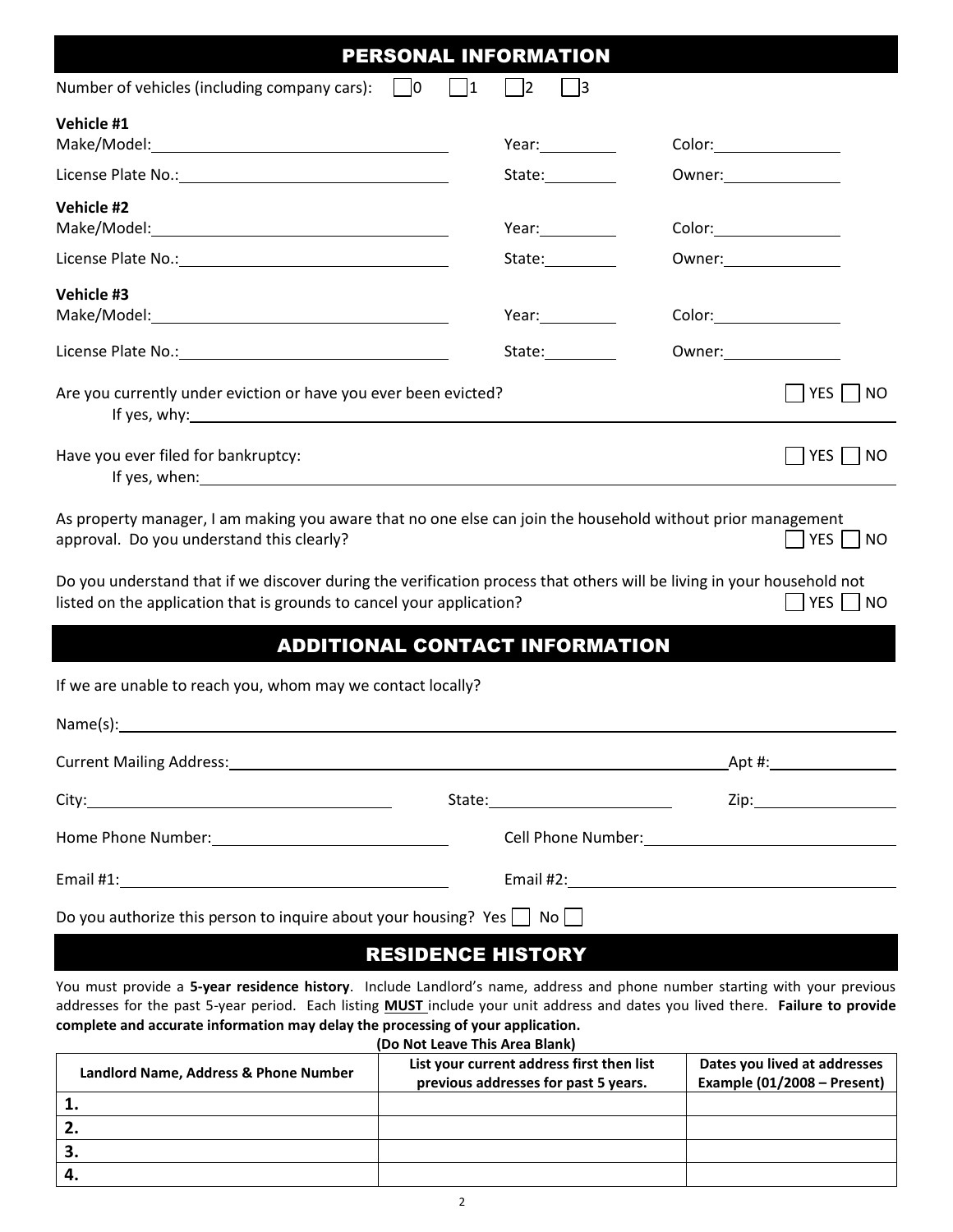3

administering foster care? No was administering foster care?

| Is at least one (1) student receiving assistance under Title IV of the Social Security Act (AFDC/TANF)?                                                            | <b>NO</b><br>YES I   |
|--------------------------------------------------------------------------------------------------------------------------------------------------------------------|----------------------|
| Is at least one (1) student enrolled in a job training program receiving assistance through the Job Training Participation<br>Act (JTPA) or other similar program? | $\Box$ YES $\Box$ NO |
| Are the students married and filing a joint tax return?                                                                                                            | $YES$   NO           |

Next Year:  $\Box$  YES  $\Box$  NO If yes, which member(s)?

Will any member of your household be Full-Time students during *any 5 months*:

This Year:  $\sqrt{YES}$  NO If yes, which member(s)?

## Is any member of your household a **Part-Time** or **Full-Time** student? The student of the student of the student of the student of the student of the student of the student of the student of the student of the student of th (Ex: Preschool, Elementary, High School, College/University, Trade School, Etc.) If yes, which member(s)? Does anyone in your household anticipate becoming a student in the next 12 months?  $\Box$  YES  $\Box$  NO If yes, which member(s)?

| The Minot Housing Authority (MHA) is obliged to verify certain information about all adult members of families applying for admission to our Affo        |  |
|----------------------------------------------------------------------------------------------------------------------------------------------------------|--|
| Housing Programs. Households in which a member has been involved in Narcotic, Gang Related or Violent Criminal Activity may not be eligibl               |  |
| in compliance with Minot's Safe Housing and Landlord Program.                                                                                            |  |
|                                                                                                                                                          |  |
| ALL HOUSEHOLD MEMBERS. AGE 18 OR OLDER. MUST COMPLETE THIS SECTION AND SIGN BELOW.                                                                       |  |
| I hereby certify that the information I have provided in this application is true and accurate. I understand that if I do not provide all of the informa |  |
| requested or if I make insponsoriate property selections, my name may not be added to the waiting list. I understand that having provided any f          |  |

| <b>POLICE RECORD VERIFICATION</b>                                                                                                                       |  |
|---------------------------------------------------------------------------------------------------------------------------------------------------------|--|
| The Minot Housing Authority (MHA) is obliged to verify certain information about all adult members of families applying for admission to our Affordable |  |
| Housing Programs. Households in which a member has been involved in Narcotic, Gang Related or Violent Criminal Activity may not be eligible. This is    |  |

I hereby certify that the information I have provided in this application is true and accurate. I understand that if I do not provide all of the information requested, or if I make inappropriate property selections, my name may not be added to the waiting list. I understand that having provided any false information will result in my application being cancelled or denied. I understand that the Minot Housing Authority will conduct criminal background checks on all adult members of my household.

STUDENT INFORMATION

| Using the numbers below, please indicate whether you or any family members listed on this application have been involved in, arrested for, or convicted |
|---------------------------------------------------------------------------------------------------------------------------------------------------------|
| of any crimes relating to the following: (Answer NONE, if this does not pertain to any household members.)                                              |

**Name of Household Member Social Security Number Date of Birth Crime Number Status/Disposition**

# CRIMINAL RECORD

- 
- 9. Child Abuse/Dom. Violence
- 
- 
- 5 Destruct of Prop/Vandalism 6. Assault /Fighting 7. Disorderly Conduct 8. Narcotics Traffic/Use/Poss<br>9. Child Abuse/Dom. Violence 10. Receiving Stolen Goods 11. Fraud 12. Prostitution 12. Prostitution
- 13. Gang Related Activity 14. Public Intox/Drunk & Disorderly 15. Other
- 
- 1. Homicide/Murder 1. Sex Offense 3. Sex 2. Sex Offense 3. Burglary/Robbery/Larceny 4. Threats or Harassment<br>1. Destruct of Prop/Vandalism 6. Assault /Fighting 7. Disorderly Conduct 8. Narcotics Traffic/Use/Po
	- -
		-

Was at least one (1) student previously under the care and placement responsibility of the state agency responsible for

Is the student a single parent living with his/her minor child who is not a dependent on another's tax return?  $\Box$  YES  $\Box$  NO

If yes, which member(s)?

**Additional Adult Date Additional Adult Date**

**Head of Household Date Additional Adult Date**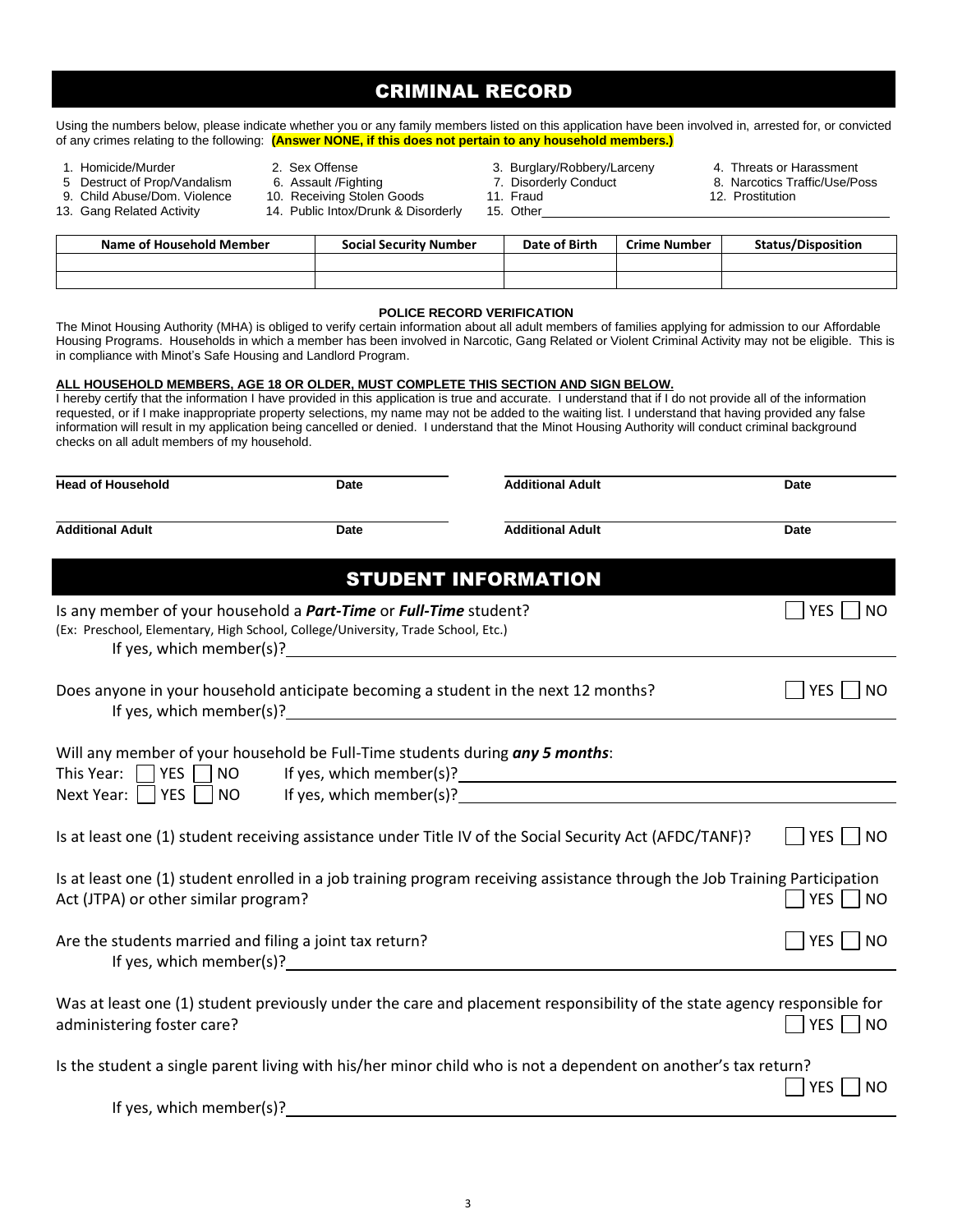# EMPLOYMENT INFORMATION

| EMPLOYER #1: HEAD OF HOUSEHOLD APPLICANT WHO IS EMPLOYED: _______________________                                                                                                                                                      |                                   |                              |
|----------------------------------------------------------------------------------------------------------------------------------------------------------------------------------------------------------------------------------------|-----------------------------------|------------------------------|
|                                                                                                                                                                                                                                        |                                   |                              |
|                                                                                                                                                                                                                                        |                                   |                              |
| Current Salary:\$ <b>Market Salary:</b> \$                                                                                                                                                                                             |                                   |                              |
|                                                                                                                                                                                                                                        |                                   |                              |
|                                                                                                                                                                                                                                        |                                   |                              |
| Contact Person: 2008 and 2008 and 2008 and 2008 and 2008 and 2008 and 2008 and 2008 and 2008 and 2008 and 2008                                                                                                                         |                                   |                              |
|                                                                                                                                                                                                                                        |                                   |                              |
| <b>BANK INFORMATION</b>                                                                                                                                                                                                                |                                   |                              |
|                                                                                                                                                                                                                                        |                                   |                              |
|                                                                                                                                                                                                                                        | Name on Account: Name on Account: |                              |
|                                                                                                                                                                                                                                        |                                   |                              |
| Bank Name #2: 1999 Manual Manual Manual Manual Manual Manual Manual Manual Manual Manual Manual Manual Manual                                                                                                                          |                                   |                              |
| Address: Note and the second contract of the second contract of the second contract of the second contract of the second contract of the second contract of the second contract of the second contract of the second contract          |                                   |                              |
|                                                                                                                                                                                                                                        |                                   |                              |
| <b>ALIMONY/CHILD SUPPORT INFORMATION</b>                                                                                                                                                                                               |                                   |                              |
| Does any member of your household have a COURT ORDER to receive Child Support or Alimony payments, even if NO<br>Child Support or Alimony is being received?<br>Case ID#                                                               |                                   | $YES$ $NO$                   |
| If yes, name of person with court order?<br><u> Letter Amount Sunner Community</u> Person and Person and Person and Person and Person and Person and Person and Per<br>If yes, name of person(s) paying Child Support/Alimony?<br>1992 |                                   |                              |
| Are the FULL court-ordered amount(s) being received?                                                                                                                                                                                   |                                   | $YES$   NO                   |
| If "NO", are you making efforts to collect the amounts due?                                                                                                                                                                            |                                   | $\vert$ YES $\vert \vert$ NO |
| If "YES", please explain the efforts you're making:                                                                                                                                                                                    |                                   |                              |
| Does any member of your household receive Child Support or Alimony payments that are NOT COURT ORDERED?<br>(This includes help from children's father or mother for clothes, groceries, etc.)                                          |                                   | $ YES $ $ NO$                |
| Name of person(s) paying Child Support/Alimony:                                                                                                                                                                                        |                                   |                              |
| <u> 1989 - Johann Stein, marwolaethau a bhann an t-Amhair an t-Amhair an t-Amhair an t-Amhair an t-Amhair an t-A</u>                                                                                                                   | Phone: Child: Child:              | Child:                       |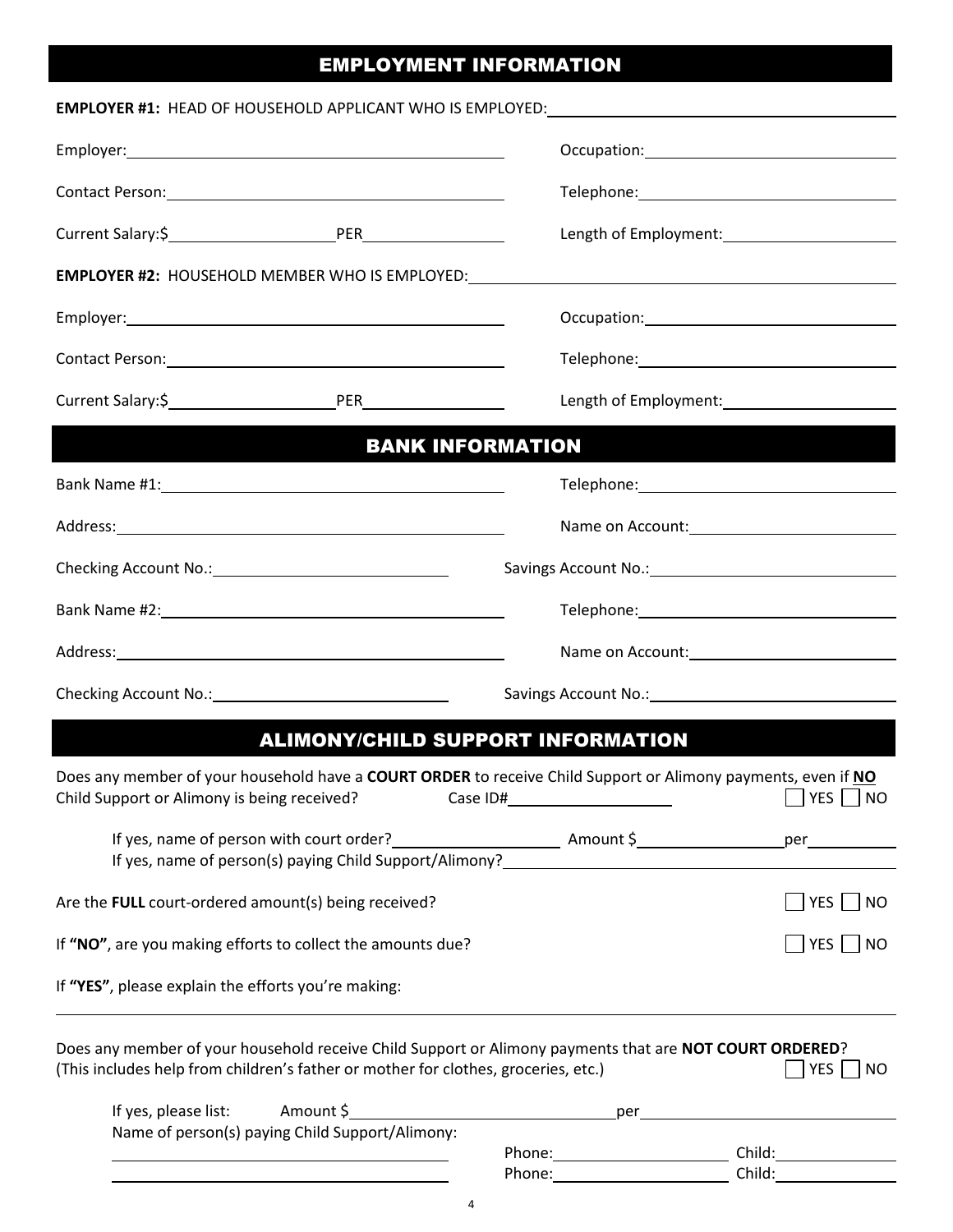# ADDITIONAL HOUSEHOLD INCOME/ASSET INFORMATION

## **PLEASE ANSWER YES OR NO TO EACH QUESTION AND BE PREPARED TO VERIFY ITEMS CHECKED "YES"**

|     |           | *Attach a Separate Sheet of Paper for Additional Income/Asset Information                                         | <b>INCOME</b>                                                                                                                                                                                                                  |
|-----|-----------|-------------------------------------------------------------------------------------------------------------------|--------------------------------------------------------------------------------------------------------------------------------------------------------------------------------------------------------------------------------|
| YES | <b>NO</b> |                                                                                                                   | <b>AMOUNT</b>                                                                                                                                                                                                                  |
|     |           | Are any members of the household self-employed?<br>Who is self-employed?                                          | \$                                                                                                                                                                                                                             |
|     |           |                                                                                                                   | PER and the state of the state of the state of the state of the state of the state of the state of the state of the state of the state of the state of the state of the state of the state of the state of the state of the st |
|     |           | Does any household member receive cash contributions or gifts to help pay expenses that a household would         |                                                                                                                                                                                                                                |
|     |           | normally pay, including rent, utility payments or groceries on an ongoing basis from persons not living with you? |                                                                                                                                                                                                                                |
|     |           |                                                                                                                   | $\frac{1}{2}$                                                                                                                                                                                                                  |
|     |           |                                                                                                                   | <b>PER Example</b>                                                                                                                                                                                                             |
|     |           |                                                                                                                   |                                                                                                                                                                                                                                |
|     |           | Does any household member receive periodic payments from Workers' Compensation/Unemployment Benefits?             |                                                                                                                                                                                                                                |
|     |           | Who is receiving Workers' Compensation/Unemployment Benefits?___________________                                  | $\frac{1}{2}$                                                                                                                                                                                                                  |
|     |           | Contact Person: Phone Number: 2012                                                                                | <b>PER Exercise State</b>                                                                                                                                                                                                      |
|     |           | Does any household member receive pay from the military?                                                          |                                                                                                                                                                                                                                |
|     |           |                                                                                                                   | $\frac{1}{2}$                                                                                                                                                                                                                  |
|     |           |                                                                                                                   | <b>PER</b>                                                                                                                                                                                                                     |
|     |           | Contact Person: Phone Number: 2012                                                                                |                                                                                                                                                                                                                                |
|     |           | Does any household member receive Veteran's Administration (VA) benefits?                                         |                                                                                                                                                                                                                                |
|     |           |                                                                                                                   |                                                                                                                                                                                                                                |
|     |           | Contact Person: Phone Number:                                                                                     | <b>PER Example</b>                                                                                                                                                                                                             |
|     |           | Does any household member receive GI Bill benefits?                                                               |                                                                                                                                                                                                                                |
|     |           |                                                                                                                   |                                                                                                                                                                                                                                |
|     |           | Contact Person: Phone Number:                                                                                     | <b>PER</b>                                                                                                                                                                                                                     |
|     |           |                                                                                                                   |                                                                                                                                                                                                                                |
|     |           | Does any household member receive payments from the Social Security Administration?                               |                                                                                                                                                                                                                                |
|     |           |                                                                                                                   |                                                                                                                                                                                                                                |
|     |           | Who receives payments from the Social Security Office?<br>Moreon Contract 2014                                    | PER and the state of the state of the state of the state of the state of the state of the state of the state of the state of the state of the state of the state of the state of the state of the state of the state of the st |
|     |           | Does any household member receive Public Assistance payments such as AFDC/TANF/TEEM,                              |                                                                                                                                                                                                                                |
|     |           | <b>General Assistance?</b>                                                                                        |                                                                                                                                                                                                                                |
|     |           | Who is receiving Public Assistance?                                                                               | \$_                                                                                                                                                                                                                            |
|     |           |                                                                                                                   |                                                                                                                                                                                                                                |
|     |           | Does any household member receive periodic payments from a pension, annuity or retirement benefit account?        |                                                                                                                                                                                                                                |
|     |           |                                                                                                                   | $\frac{1}{2}$                                                                                                                                                                                                                  |
|     |           | Who receives these benefits?<br><u> </u>                                                                          | PER and the state of the state of the state of the state of the state of the state of the state of the state of the state of the state of the state of the state of the state of the state of the state of the state of the st |
|     |           |                                                                                                                   |                                                                                                                                                                                                                                |
|     |           | Contact Person: Phone Number: Phone Number:                                                                       |                                                                                                                                                                                                                                |
|     |           | Does any household member receive periodic payments from insurance policies?                                      |                                                                                                                                                                                                                                |
|     |           | Who receives these benefits?<br><u> </u>                                                                          |                                                                                                                                                                                                                                |
|     |           | What company pays this person?<br><u> </u>                                                                        | <b>PER Exercise State</b>                                                                                                                                                                                                      |
|     |           | Contact Person: Phone Number: Phone Number:                                                                       |                                                                                                                                                                                                                                |
|     |           | Does your household receive long-term medical care insurance payments, in excess of \$180 per day, for a family   |                                                                                                                                                                                                                                |
|     |           | member residing in a long-term care facility?                                                                     |                                                                                                                                                                                                                                |
|     |           | Which household member is in a long-term facility?<br><u> </u>                                                    | \$_                                                                                                                                                                                                                            |
|     |           | Which household member are the payments made to?<br><u> Lettical</u>                                              |                                                                                                                                                                                                                                |
|     |           |                                                                                                                   |                                                                                                                                                                                                                                |
|     |           | Contact Person: Phone Number: 2001                                                                                |                                                                                                                                                                                                                                |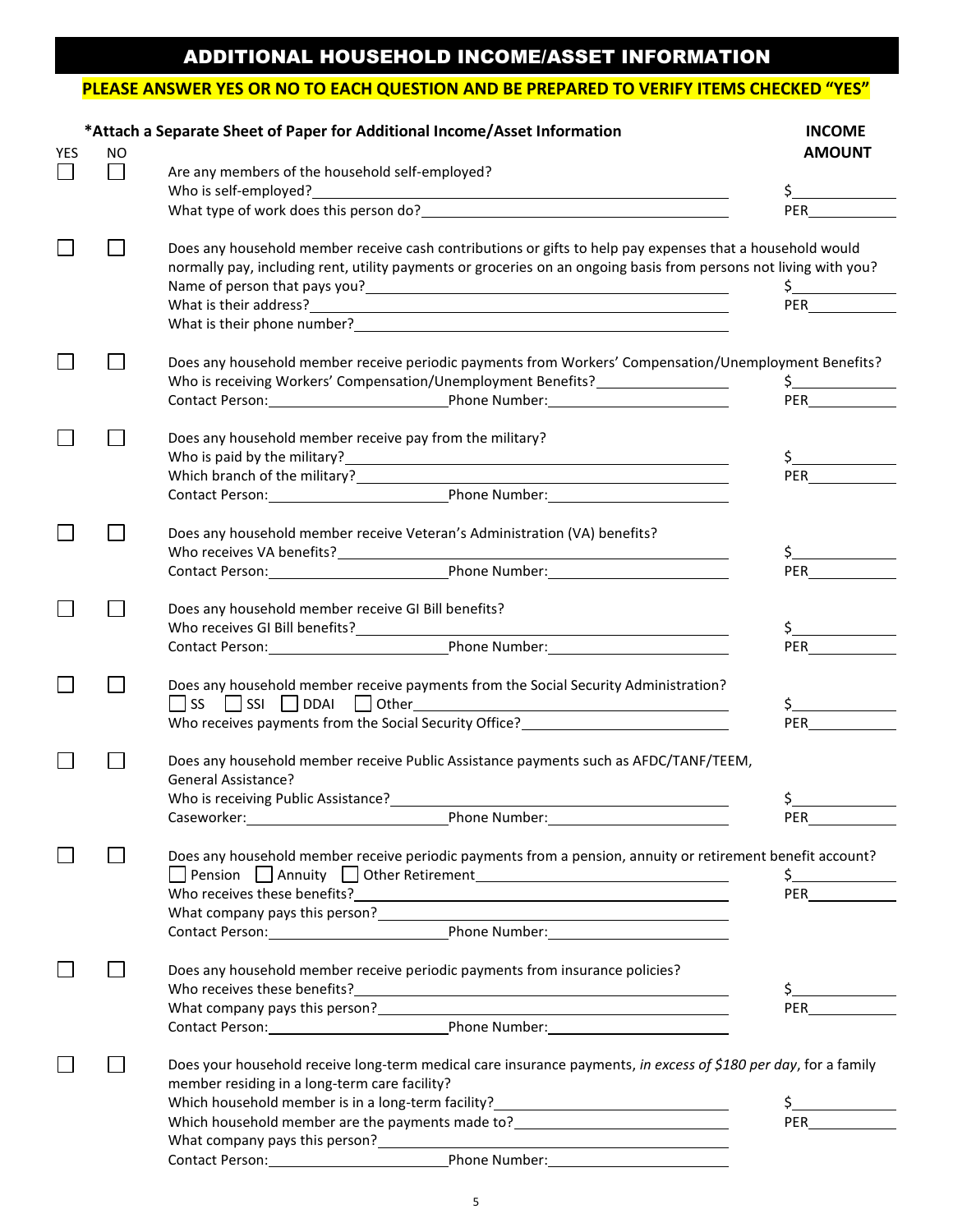# ADDITIONAL HOUSEHOLD INCOME/ASSET INFORMATION

### **PLEASE ANSWER YES OR NO TO EACH QUESTION AND BE PREPARED TO VERIFY ITEMS CHECKED "YES"**

|     |    | *Attach a Separate Sheet of Paper for Additional Income/Asset Information                                                                                                                                                      | <b>INCOME</b>                              |
|-----|----|--------------------------------------------------------------------------------------------------------------------------------------------------------------------------------------------------------------------------------|--------------------------------------------|
| YES | ΝO |                                                                                                                                                                                                                                | <b>AMOUNT</b>                              |
|     |    | Does any household member receive periodic payments from lottery winnings?                                                                                                                                                     |                                            |
|     |    |                                                                                                                                                                                                                                | $\zeta$<br><b>PER Example</b>              |
|     |    |                                                                                                                                                                                                                                |                                            |
|     |    | Does any household member receive income from mineral, surface, oil or gas rights?                                                                                                                                             |                                            |
|     |    |                                                                                                                                                                                                                                | \$_                                        |
|     |    |                                                                                                                                                                                                                                | <b>PER</b>                                 |
|     |    | Does any household member receive Income from rental of real estate or personal property?                                                                                                                                      |                                            |
|     |    |                                                                                                                                                                                                                                | \$_                                        |
|     |    |                                                                                                                                                                                                                                | PER                                        |
|     |    | Does any household member receive income from Indian Trust Land or any other Tribal affiliated benefits?                                                                                                                       |                                            |
|     |    | (Ex: mineral interest, land, gaming, etc.)                                                                                                                                                                                     |                                            |
|     |    | Who receives these payments?<br>Contact Person: Phone Number:                                                                                                                                                                  | $\frac{1}{2}$<br><b>PER Exercise State</b> |
|     |    |                                                                                                                                                                                                                                |                                            |
|     |    | Does any household member receive child care assistance?                                                                                                                                                                       |                                            |
|     |    |                                                                                                                                                                                                                                | \$_                                        |
|     |    |                                                                                                                                                                                                                                | <b>PER</b>                                 |
|     |    | Does any household member have a family member age 17 or under who has unearned income?                                                                                                                                        |                                            |
|     |    | (Ex: Social Security, SSI, etc.)                                                                                                                                                                                               |                                            |
|     |    |                                                                                                                                                                                                                                | \$<br><b>PER</b>                           |
|     |    |                                                                                                                                                                                                                                |                                            |
|     |    |                                                                                                                                                                                                                                | <b>ESTIMATED</b>                           |
|     |    |                                                                                                                                                                                                                                | <b>VALUE</b>                               |
|     |    | Does any household member currently own real estate or a mobile home?                                                                                                                                                          | $\sharp$ and $\sharp$                      |
|     |    | Mortgage Company: Phone Number:                                                                                                                                                                                                |                                            |
|     |    | If Real Estate or Mobile Home is owned, is it for sale? $\Box$ Yes<br>$\vert$ $\vert$ No                                                                                                                                       |                                            |
|     |    |                                                                                                                                                                                                                                |                                            |
|     |    | Does any household member have personal property held for investment purposes?<br>(Ex: gems, jewelry, coins, stamp collections, etc.)                                                                                          |                                            |
|     |    | Household member who holds personal property?                                                                                                                                                                                  | \$.                                        |
|     |    | Property Type: the contract of the contract of the contract of the contract of the contract of the contract of the contract of the contract of the contract of the contract of the contract of the contract of the contract of |                                            |
|     |    | Does any household member have a CD or Money Market account?                                                                                                                                                                   |                                            |
|     |    | $\Box$ CD $\Box$ Money Market                                                                                                                                                                                                  |                                            |
|     |    |                                                                                                                                                                                                                                | \$_                                        |
|     |    |                                                                                                                                                                                                                                |                                            |
|     |    | Does any household member have an IRA, Keogh, 401K, Annuity or similar retirement account?                                                                                                                                     |                                            |
|     |    |                                                                                                                                                                                                                                |                                            |
|     |    |                                                                                                                                                                                                                                |                                            |
|     |    |                                                                                                                                                                                                                                |                                            |
|     |    | Does any household member have Stocks, Bonds, Mutual Funds, Capital Investments or Whole Life Insurance?                                                                                                                       |                                            |
|     |    | Stocks Bonds Mutual Funds Whole Life Insurance Other                                                                                                                                                                           | \$.                                        |
|     |    |                                                                                                                                                                                                                                |                                            |
|     |    |                                                                                                                                                                                                                                |                                            |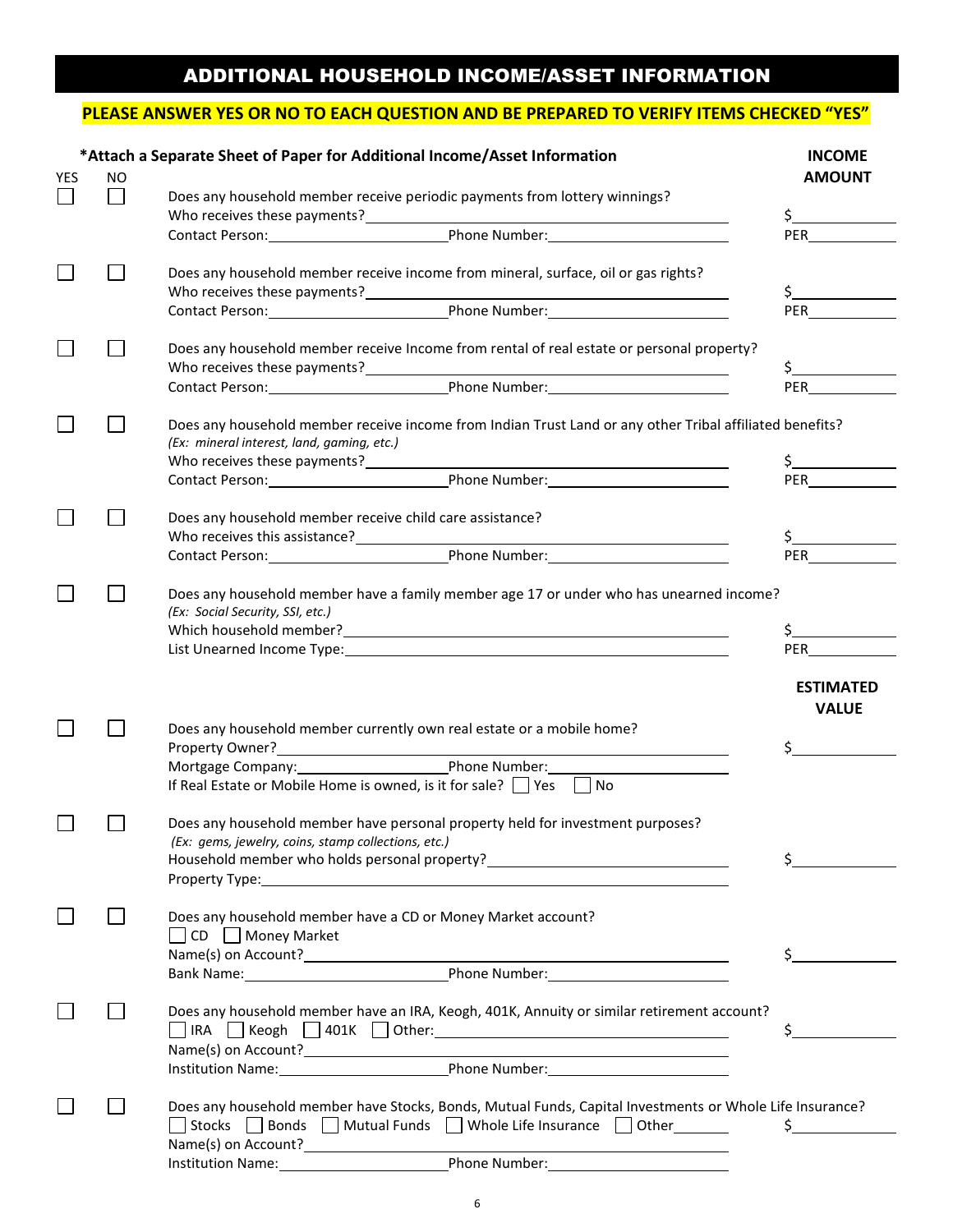# ADDITIONAL HOUSEHOLD INCOME/ASSET INFORMATION

#### **PLEASE ANSWER YES OR NO TO EACH QUESTION AND BE PREPARED TO VERIFY ITEMS CHECKED "YES"**

| *Attach a Separate Sheet of Paper for Additional Income/Asset Information | <b>ESTIMATED</b> |                                                                                                                                                                                                                                                                                                                    |                                            |
|---------------------------------------------------------------------------|------------------|--------------------------------------------------------------------------------------------------------------------------------------------------------------------------------------------------------------------------------------------------------------------------------------------------------------------|--------------------------------------------|
| <b>YES</b>                                                                | <b>NO</b>        | Does any household member have any Treasury Bills or Government Savings Bonds?<br>Which household member(s)?<br>Management of the state of the state of the state of the state of the state of the state of the state of the state of the state of the state of the state of the state of the state of the state o | <b>VALUE</b><br>\$                         |
|                                                                           |                  | Series: Serial Number: Serial Number: Series: Series: Series: Series: Series: Series: Series: Series: Series: Series: Series: Series: Series: Series: Series: Series: Series: Series: Series: Series: Series: Series: Series:                                                                                      |                                            |
|                                                                           |                  | Does any household member have a Trust Account?<br>Is this account: $\Box$ Revocable $\Box$ Non-Revocable                                                                                                                                                                                                          |                                            |
|                                                                           |                  | Does any household member have cash on hand or safe deposit boxes?                                                                                                                                                                                                                                                 |                                            |
|                                                                           |                  | Has any household member sold, given away, or otherwise transferred ownership of assets within the last<br>two (2) years?                                                                                                                                                                                          | $\mathsf{S}$ , and the set of $\mathsf{S}$ |
|                                                                           |                  | Does any household member have any accounts or assets that were not described above?<br>What type of account or asset is this?<br><u> </u>                                                                                                                                                                         | Ś.                                         |
|                                                                           |                  | Do you anticipate any changes to your income/assets within the next 12 months?                                                                                                                                                                                                                                     |                                            |
|                                                                           |                  |                                                                                                                                                                                                                                                                                                                    |                                            |

## HOUSEHOLD CERTIFICATION

I understand that the information provided on this application will be used to determine my eligibility for Section 42 and/or any State or Federally Funded Housing Programs. Under penalties of perjury, I certify that the information I provided is true and accurate to the best of my knowledge. I also understand that providing false information is considered fraud and punishable according to the law and may result in the loss of my housing at this property.

I also understand that the information provided is considered confidential and will be used solely for the purpose of determining my eligibility or continued eligibility for Section 42 and/or any State or Federally Funded Housing Programs.

### **CERTIFICATION: All household members who are 18 years of age, or will be 18 years of age within the upcoming 12 month period must sign below.**

| <b>Head of Household</b> | Date | <b>Additional Adult</b> | Date |
|--------------------------|------|-------------------------|------|
|                          |      |                         |      |
| <b>Additional Adult</b>  | Date | <b>Additional Adult</b> | Date |